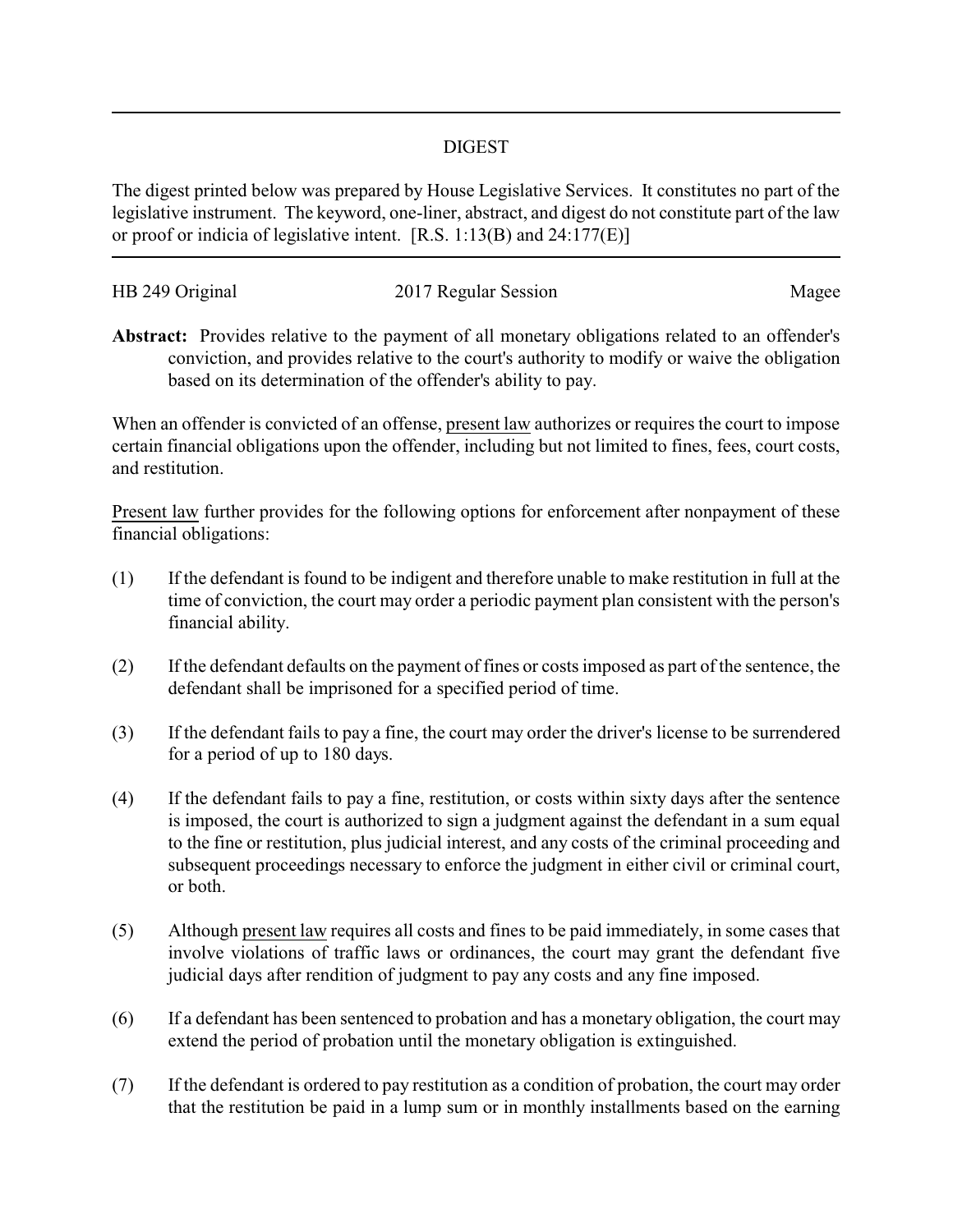capacity and assets of the defendant.

- (8) Prior to the enforcement of any restitution order, the defendant shall be notified of the right to have a judicial determination of the amount of restitution, cost, or fine.
- (9) The court may, in lieu of a monthly probation supervision fee, require the defendant to perform a specified amount of community service work each month if the court finds that the defendant is unable to pay the supervision fee.
- (10) Each district attorney's office is authorized to establish a special division in the office designated as the "restitution recovery division" for the administration, collection, and enforcement of victim restitution, victim compensation assessments, probation fees, and payments in civil or criminal proceedings ordered by the court, judgments entered which have not been otherwise vacated, or judicial relief given from the operation of the order or judgment. The district attorney is authorized to take all lawful action necessary to require compliance with court-ordered payments.

Proposed law makes the following changes to present law:

- (1) Provides that notwithstanding any provision of present law, prior to ordering the imposition of anyfinancial obligation, the court shall determine whether payment in full of the aggregate amount of all the financial obligations imposed upon the defendant would cause substantial financial hardship to the defendant or his dependents. This determination cannot be waived by the defendant.
- (2) Defines "financial obligation" as any fine, fee, cost, restitution, or other monetary obligation authorized by present law and imposed upon the defendant as part of a criminal sentence, incarceration, or as a condition of the defendant's release on probation or parole.
- (3) If the court determines that payment in full of the aggregate amount of all financial obligations imposed upon the defendant would cause substantial financial hardship to the defendant or his dependents, requires the court to either waive all or any portion of the financial obligations or order a payment plan that requires the defendant to make a monthly payment to fulfill the financial obligations.
- (4) In cases where restitution has been ordered, provides that half of the defendant's monthly payment shall be distributed toward the defendant's restitution obligation.
- (5) Provides that during any periods of unemployment, homelessness, or other circumstances in which the defendant is unable to make the monthly payment, the court or the defendant's probation and parole officer is authorized to impose a payment alternative, including but not limited to any of the following: substance abuse treatment, education, job training, or a maximum of 15 hours of community service.
- (6) If the defendant's circumstances and ability to pay change, authorizes the court, upon motion